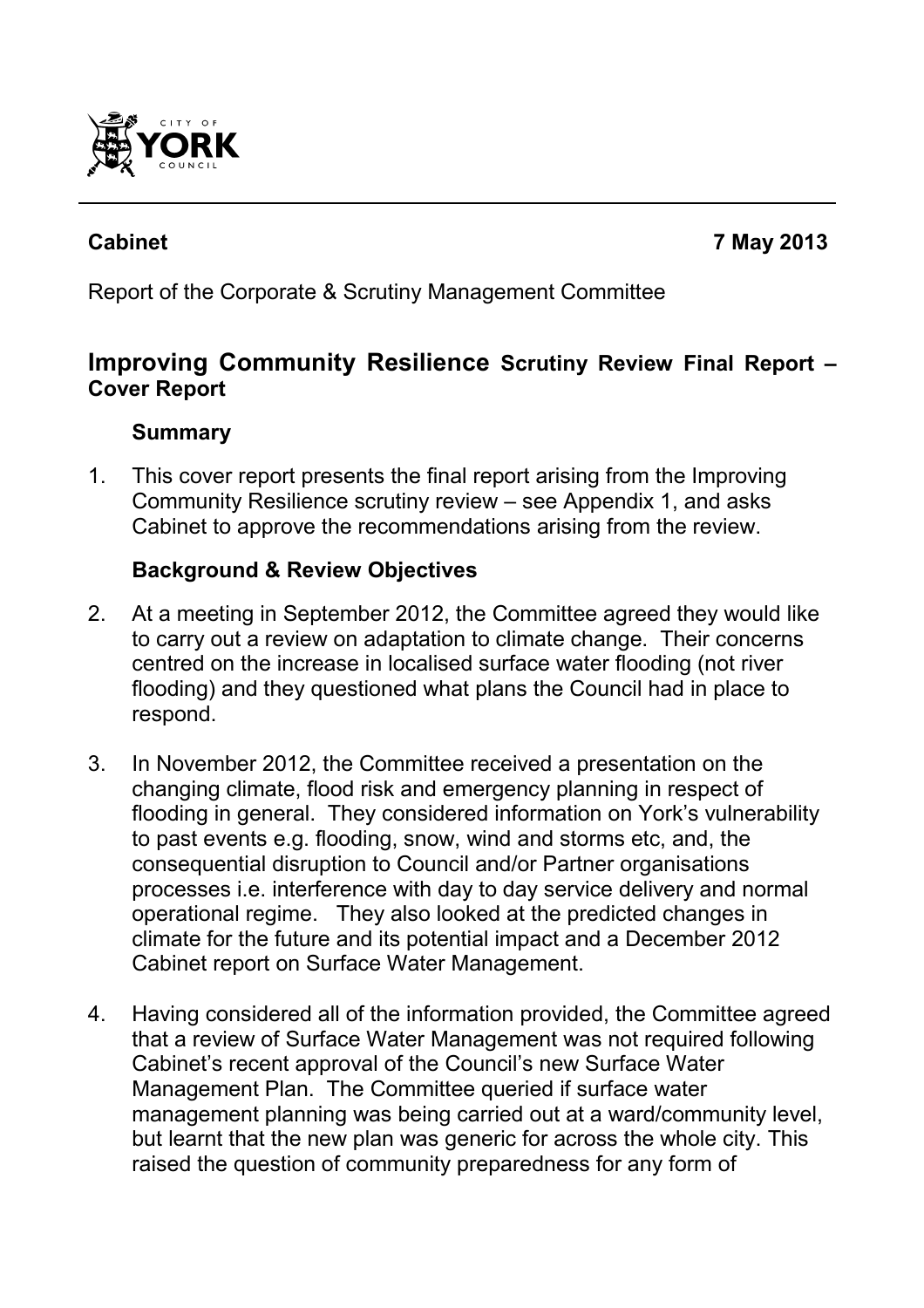emergency, as the Committee perceived a gap in emergency preparedness at community level. They therefore agreed that the focus of their scrutiny review should be on the arrangements in place to enable communities to be more resilient in times of emergency.

#### **Review Conclusions**

- 5*.* Having received a detailed presentation on the approach taken by East Riding of Yorkshire Council, the Committee agreed it could be adapted and combined with current practices e.g. Snow Wardens, Flood Wardens etc, for introduction across York.
- 6. They also suggested that the introduction of community emergency plans could be supported by the Council's Emergency Planning Unit and the Communities & Equalities Team could assist with community engagement.
- 7. Officers confirmed that a number of the council's partners i.e. North Yorkshire Fire & Rescue and Yorkshire Water, would be willing to support and help fund the process of introducing community resilience plans.
- 8. Finally, the Committee agreed it would also be useful to provide individual households with advice and guidance on emergency preparedness.

#### **Recommendations**

- 9*.* In order to ensure community preparedness for any form of emergency and enable Communities to build their own resilience, the Cabinet are recommended to:
	- i) Strengthen Community Resilience by following best practice as implemented by others (e.g. East Riding of Yorkshire Council) through the introduction of Community Resilience Plans,
	- ii) Work with Communities to help them identify any available external funding,
	- iii) Work with appropriate partners to encourage their support and assistance.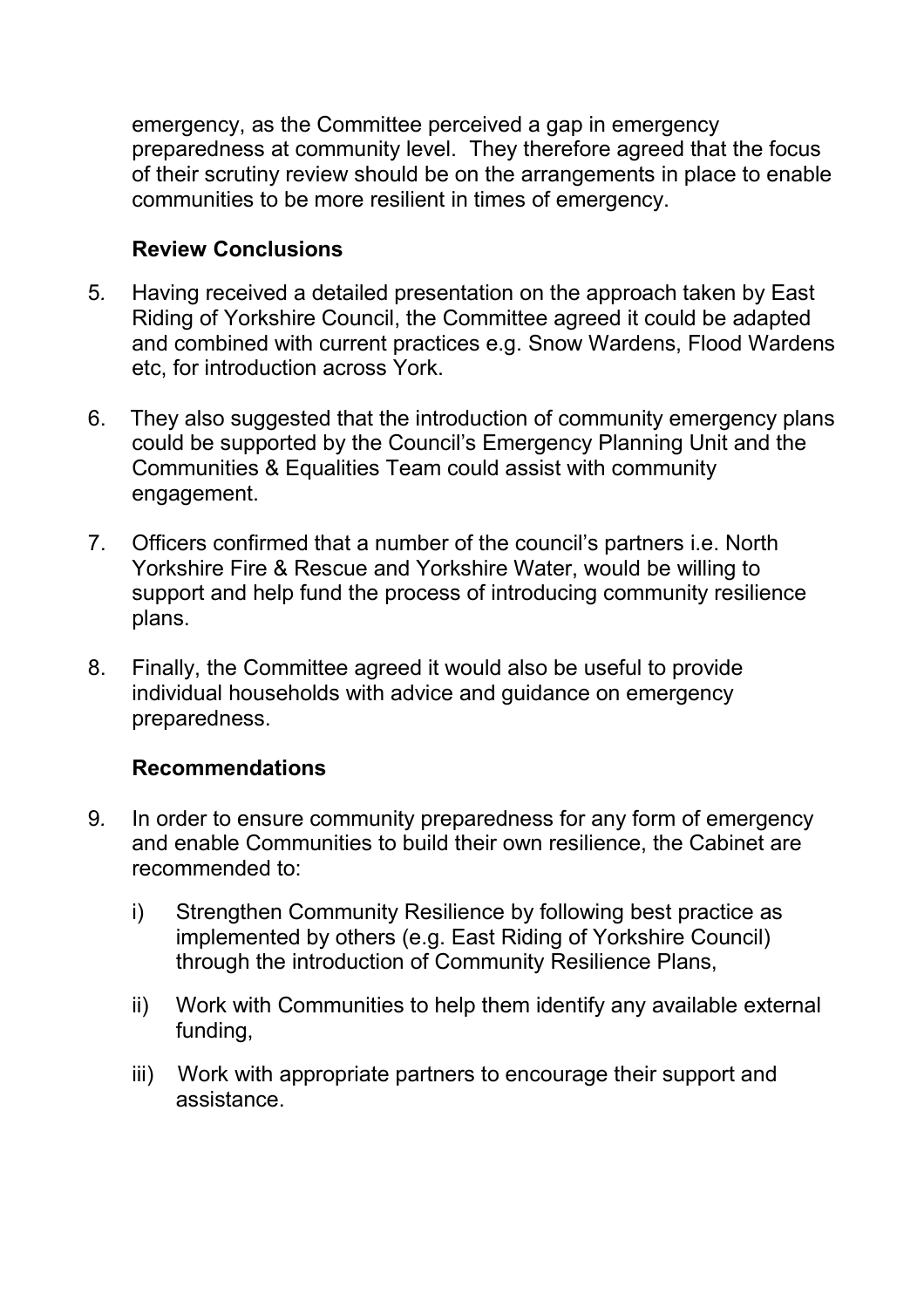## **Council Plan 2011-15**

10. The introduction of Community Emergency Plans would support the Council's aim to make Communities safe, resilient and cohesive.

## **Implications & Risk Management**

11. During their development project, East Riding of Yorkshire Council successfully managed the associated risks and addressed the issues around insurance. If such a project were to be undertaken in York, the risks, and financial and HR implications could be similarly managed.

## **Options**

- 12. Having considered the scrutiny final report attached, the Cabinet may choose
	- i. To approve the recommendations
	- ii. Not to approve some or all of the recommendations listed above.

#### **Recommendation**

- 13*.* Taking into consideration all of the information contained within the final report attached and its annexes, the Cabinet are recommended to:
	- i. Approve the recommendations arising from the review, as shown in paragraph 9 above.
	- Reason: To conclude the Scrutiny Review in line with CYC Scrutiny procedures and protocols

## **Contact Details**

| <b>Author:</b>                                  | <b>Chief Officer Responsible for the report:</b>  |  |                     |
|-------------------------------------------------|---------------------------------------------------|--|---------------------|
| <b>Melanie Carr</b>                             | <b>Andrew Docherty</b>                            |  |                     |
| <b>Scrutiny Officer</b>                         | <b>Assistant Director of ITT &amp; Governance</b> |  |                     |
| <b>Scrutiny Services</b><br>Tel No.01904 552054 | Report Approved $ \n\sqrt{\ }$ Date               |  | April 2013          |
| <b>Wards Affected:</b>                          |                                                   |  | All $\vert$ $\vert$ |

For further information please contact the author of the report

#### **Background Papers:**

See information contained within the final report attached